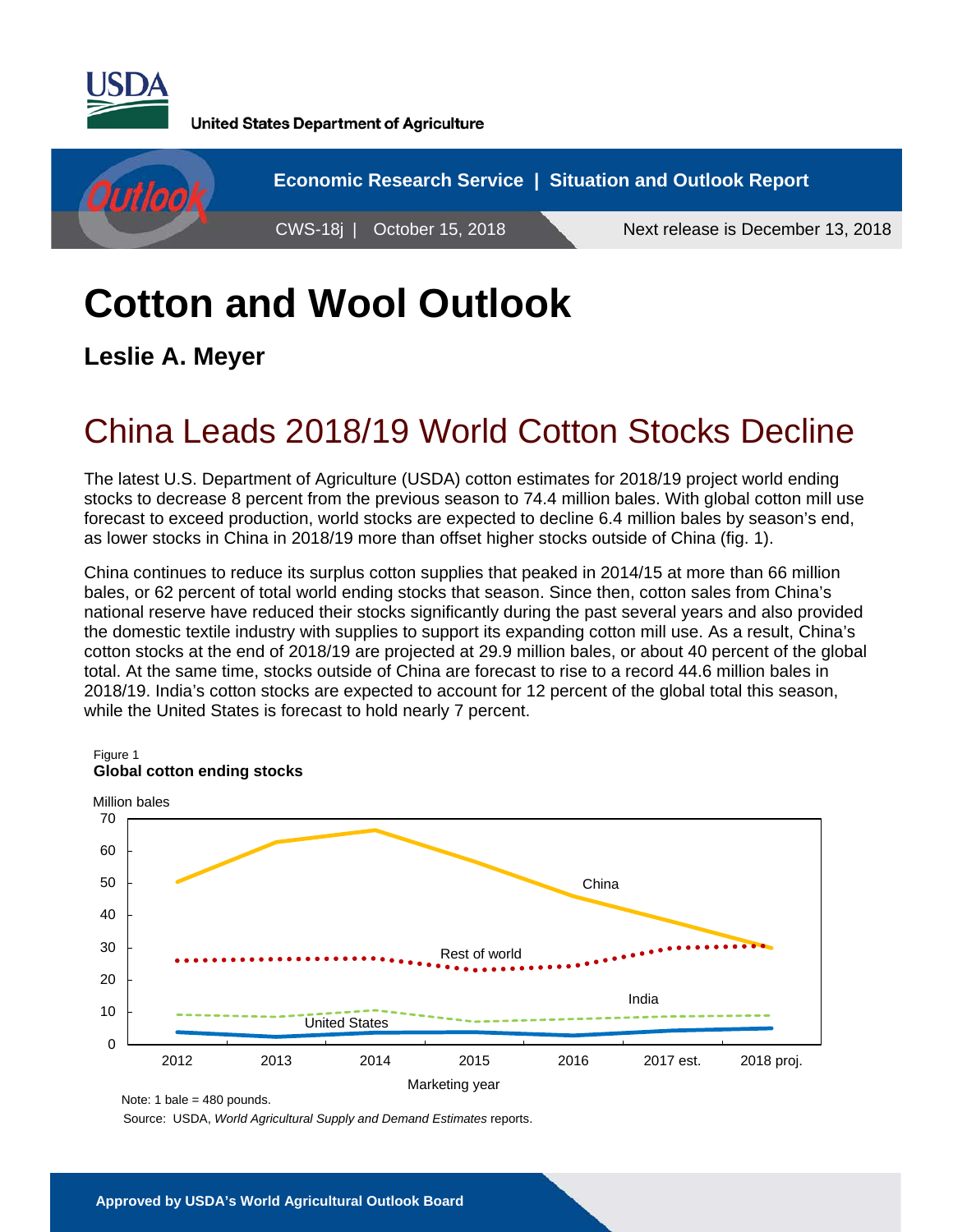## **Domestic Outlook**

### U.S. Cotton Production Estimate Slightly Higher in October

According to USDA's October *Crop Production* report, 2018 U.S. cotton production is estimated at nearly 19.8 million bales, marginally above last month's forecast but about 1.2 million bales below the 2017 crop. While expected harvested area was lowered slightly in October, the national yield was higher, increasing the U.S. production estimate by 81,000 bales.

The U.S. upland cotton crop is forecast at 19.0 million bales this season, compared with a 2017 crop of 20.2 million bales. During the previous 20 years, the October estimate has been below final production 10 times and above it 9 times; the October forecast equaled final production in 1 year. Past differences between the October estimate and final production indicate that chances are two out of three that the 2018 U.S. upland cotton crop will range between 18.1 million and 19.9 million bales.

Upland cotton production is forecast to increase in the eastern half of the Cotton Belt and decrease in the western half this season (fig. 2). In the Southeast, 2018 cotton production is projected at 5.6 million bales, 1 million bales above last season as area and yield are forecast higher. Harvested area is estimated at 2.8 million acres—400,000 acres above the 5-year average—and the largest since 2011. The Southeast yield is projected at 950 pounds per harvested acre in 2018, the second highest on record, despite significant decreases in the Carolinas and Virginia due to losses in part associated with Hurricane Florence, which passed through parts of the region in September. However, the effects of Hurricane Michael—which passed through the Southeast in early October—will be incorporated in future estimates.

In the Delta, the 2018 cotton crop is estimated at 4.6 million bales, the largest since 2007 as area expanded to its highest in 6 years and yield is forecast at a record. Cotton harvested area is estimated at nearly 2.0 million acres while the region's yield is forecast at 1,133 pounds per harvested acre, surpassing the previous high of 1,116 pounds.



#### Figure 2 **U.S. regional upland cotton production**

Source: USDA, *Crop Production* reports. Note: 1 bale =  $480$  pounds.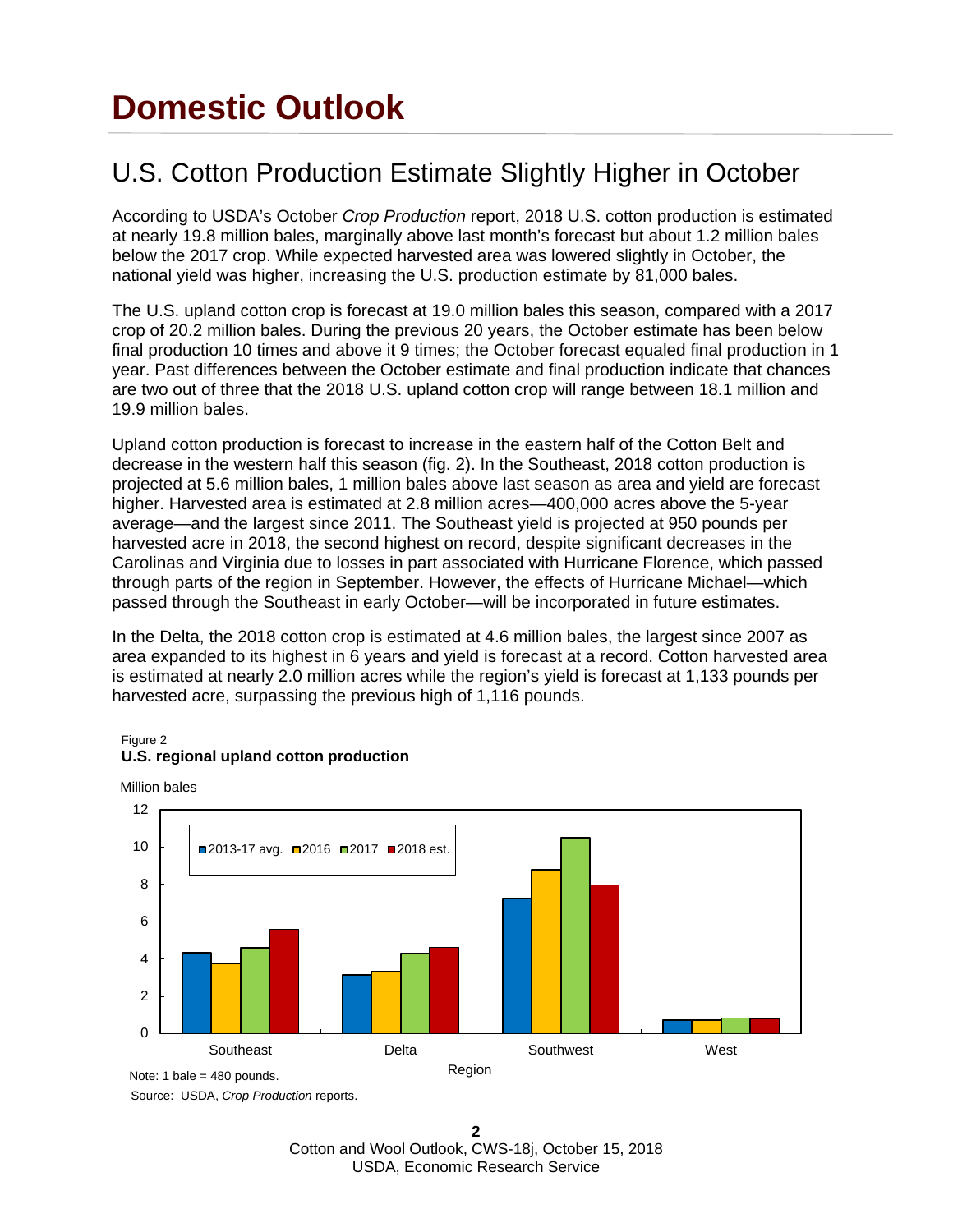In the Southwest, the 2018 upland crop is forecast at nearly 8.0 million bales, below the previous two seasons but above the 5-year average. Planted area of 8.6 million acres was the highest in over 60 years, but drought conditions throughout much of the growing season reduced harvestable acreage significantly this year. For 2018, harvested cotton area is expected to reach only 5.2 million acres, an implied abandonment rate of nearly 40 percent the highest in 5 years. Meanwhile, the 2018 Southwest yield is estimated at 731 pounds per harvested acre, compared with last season's 819 pounds per harvested acre and the 5-year average of 699 pounds.

In the West, the upland cotton crop is projected at 802,000 bales in 2018, compared with 833,000 bales in 2017. Lower area this season was somewhat offset by an increase in yield to 1,464 pounds per harvested acre, compared with a 5-year average of 1,480 pounds. The extralong staple (ELS) cotton crop—grown mainly in the West—is forecast at 771,000 bales in 2018, the highest in 6 years and nearly matching 2012's 780,000-bale crop. While ELS area is slightly below 2017, this season's yield of 1,508 pounds per harvested acre is the highest in 5 years.

Total 2018 U.S. cotton harvested area is estimated at 10.5 million acres, compared with last season's 11.1 million. The national yield is projected at 901 pounds per harvested acre, slightly below the 2017 record of 905 pounds. As of October 7, 25 percent of the U.S. cotton crop had been harvested, slightly above last season and the 2013-17 average of 18 percent. Meanwhile, 42 percent of the 2018 cotton area was rated "good" or "excellent," compared with last season's 60 percent. In addition, 25 percent of the area was rated "poor" or "very poor," compared with 15 percent in 2017. For current production estimates by State, see table 10.

### U.S. Demand and Stocks Estimates Revised for 2018/19

The U.S. cotton demand estimate for 2018/19 was reduced in October to 18.9 million bales, 200,000 bales below the September projection and the 2017/18 estimate. U.S. cotton exports accounted for the decrease this month and are forecast at 15.5 million bales. The lower October estimate is attributable to reduced foreign import demand associated with a lower global cotton mill use projection this month. Nonetheless, U.S. cotton exports are expected to be the third highest on record in 2018/19. The U.S. share of global trade is forecast at 37 percent in 2018/19, slightly below the previous two seasons as stronger competition is expected from other major cotton producers/exporters in 2018/19 (fig. 3).

With the reduced U.S. demand projection in October and the slightly higher U.S. production estimate, the U.S. ending stocks estimate increased 300,000 bales this month to 5.0 million bales. Stocks are expected to rise 700,000 bales during 2018/19 to their highest level since 2008/09. However, the implied stocks-to-use ratio (26 percent) is estimated at the highest in only 3 years and 3 percentage points above 2017/18. Based on the latest supply and demand estimates and recent prices, the average upland cotton farm price is projected to range between 69 cents and 77 cents per pound in 2018/19. The midpoint of 73 cents would represent a 5-cent increase from last season's estimate of 68 cents per pound and would be the highest since 2013/14 when the upland farm price averaged 77.9 cents.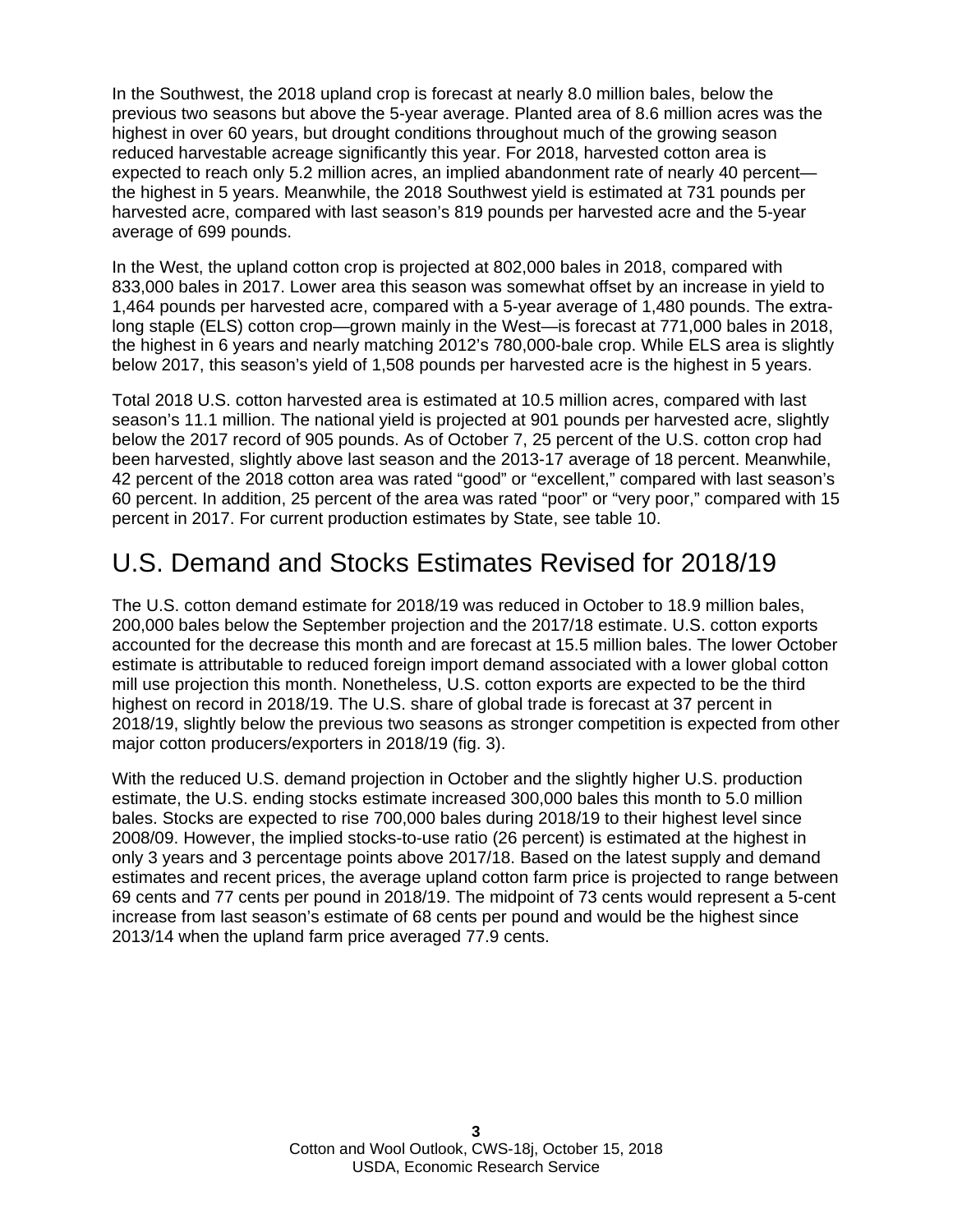#### Figure 3 **U.S. cotton exports and share of global trade**



Source: USDA, *World Agricultural Supply and Demand Estimates* reports.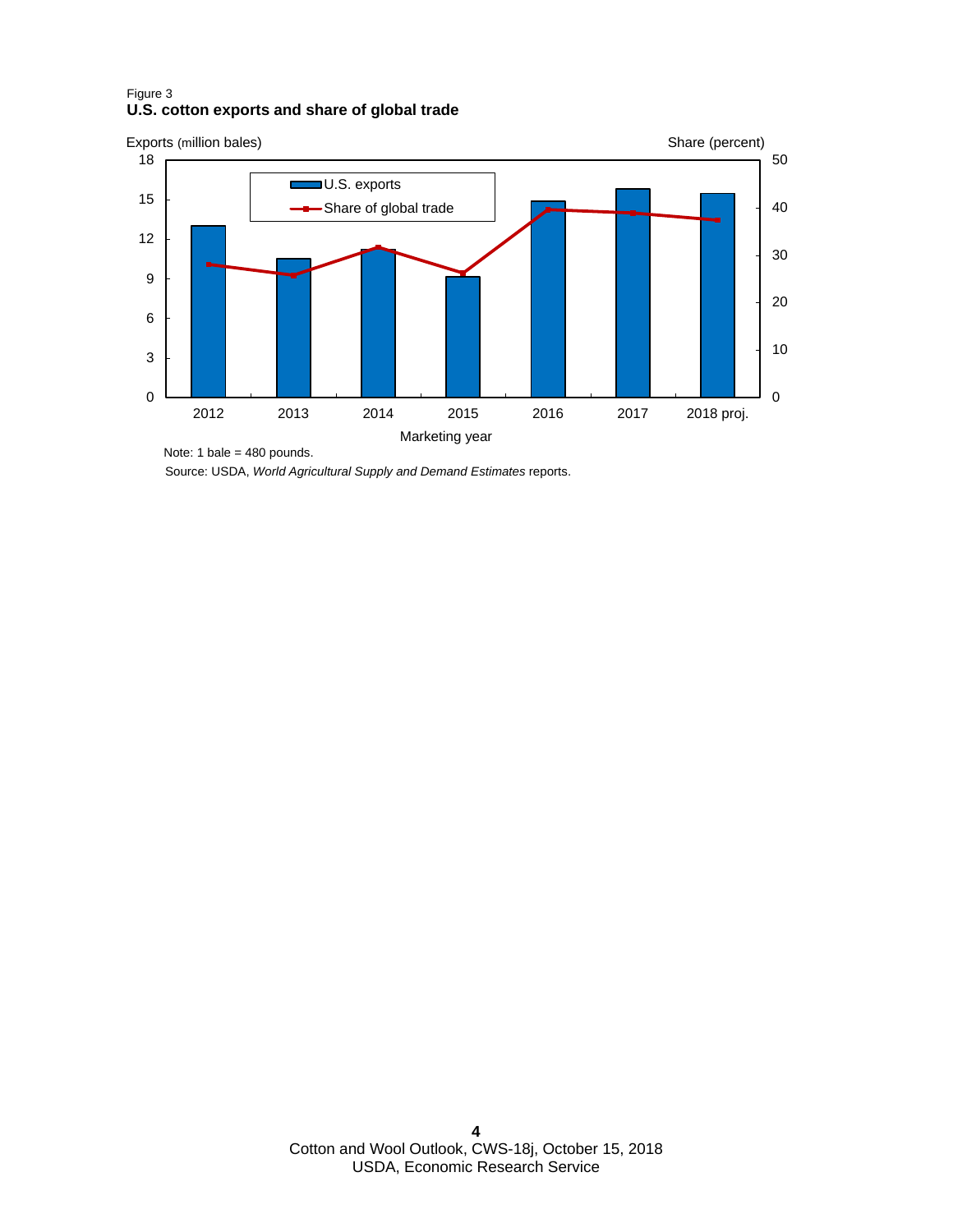### Global Cotton Production To Decline in 2018/19

World cotton production in 2018/19 is projected at 121.7 million bales, slightly below the September projection and 1.9 million bales lower than 2017/18's 5-year high. The October production estimate includes a decrease for Australia, which is partially offset by increases for Greece and the United States. Global harvested area is forecast at 33.2 million hectares (82.0 million acres) in 2018/19, slightly below last season but 3 percent above the 5-year average. The world cotton yield is projected at 798 kg per hectare (712 pounds per acre) in 2018/19, down from 2017/18's record of 805 kg per hectare (718 pounds per acre).

In 2018/19, cotton production among the major-producing countries is expected to vary compared with their 2017/18 output (fig. 4). Production in India—the largest cotton producer—is projected at 28.7 million bales, 1 percent below 2017/18, as area declines a similar percentage and the yield is forecast to be about the same as in 2017/18. Harvested area in India is expected to reach 12.3 million hectares in 2018/19, with a near-average yield forecast at 508 kg per hectare. In China, a higher yield in 2018/19, combined with a slightly lower area estimate, provides an unchanged production projection; China's 2018/19 cotton crop is forecast at 27.5 million bales, with a record yield of 1,787 kg per hectare projected.

Although the United States is expected to see a reduction in 2018/19 production of 1.2 million bales, combined gains for Brazil and Pakistan are nearly offsetting. For Brazil, production is forecast at a record 10.0 million bales in 2018/19, 8.5 percent above a year earlier. With cotton area forecast to rise 10 percent in 2018/19, a relatively high yield of 1,675 kg per hectare is expected to keep Brazil as the fourth-largest producing country. For Pakistan, production is projected at 8.5 million bales this season, compared with 8.2 million in 2017/18. With area slightly higher in 2018/19 and a yield similar to that in 2017/18, Pakistan's crop would expand to



#### Figure 4 **World cotton production**

Source: USDA, *World Agricultural Supply and Demand Estimates* reports.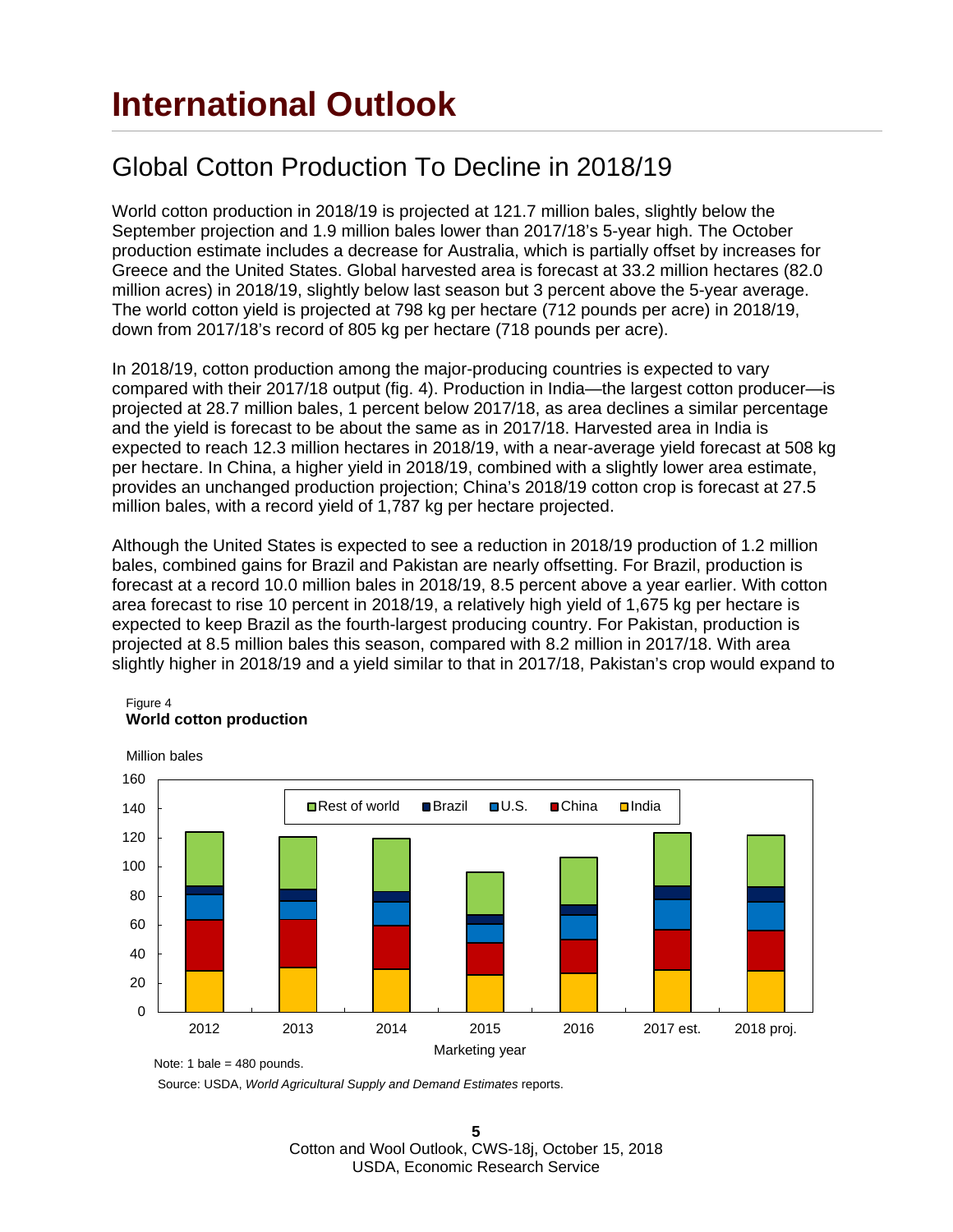its largest in 4 years. In contrast, Australia's cotton crop in 2018/19 is expected to decrease considerably as water resources are limiting area. Production in Australia is projected at only 2.5 million bales in 2018/19, the smallest in 4 years.

### World Cotton Mill Use Forecast To Expand in 2018/19

Global cotton consumption in 2018/19 is projected at a record-high 127.8 million bales, 4.5 million bales above 2017/18. Growth in cotton mill use expanded significantly in 2017/18—rising more than 6 percent—as the global economy's strength led to increased consumer demand for textile and apparel products. However, less robust mill use growth (3.6 percent) is forecast for 2018/19, partly reflecting concerns about global economic growth.

Cotton mill use is projected to expand in most of the major spinning countries, with China leading the world (fig. 5). In 2018/19, China is forecast to use 42.5 million bales of raw cotton, 1.5 million bales above the year before and the highest since 46.0 million bales were used in 2010/11. The continued reserve sales in China supports the higher mill use and will likely limit cotton yarn imports this season. Cotton consumption in India is also projected to rise this season to 25.5 million bales, 3 percent above 2017/18 and a record, if realized. For Pakistan, a 2-percent growth in mill use increases its estimate to 11.0 million bales, the largest in a decade.

Bangladesh and Vietnam are expected to continue the success experienced over the last several seasons as cotton textile and apparel producers. In 2018/19, Bangladesh is projected to grow nearly 7 percent to a record 8.0 million bales. Cotton mill use in Vietnam is also expected to reach a record of 7.5 million bales in 2018/19, a growth of 13.5 percent. In contrast, mill use in Turkey is projected to decrease slightly in 2018/19 to 7.3 million bales.



#### Figure 5 **Global cotton mill use**

Note: 1 bale =  $480$  pounds.

Source: USDA, *World Agricultural Supply and Demand Estimates* reports.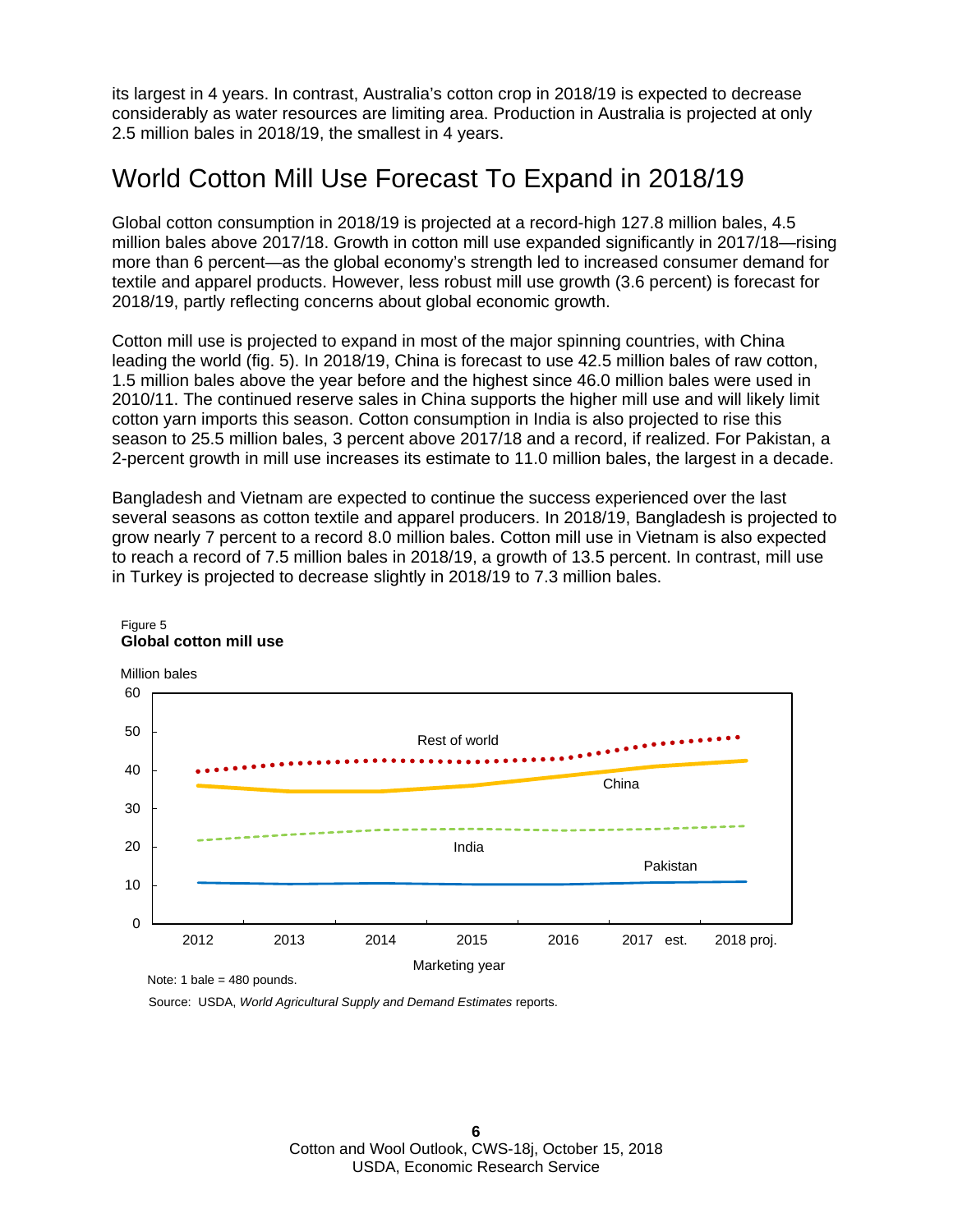With the increase in cotton mill use in 2018/19, import demand is also expected higher, albeit to a smaller degree. In 2018/19, global cotton imports are forecast at 41.4 million bales, an increase of 1 percent. The leading importers—Bangladesh, Vietnam, and China—are forecast to import 8.1 million bales, 7.7 million bales, and 7.0 million bales, respectively, in 2018/19 to help support their expanding textile industries. In contrast, imports are projected to decrease for Pakistan and Turkey, where larger crops in 2018/19 are expected to reduce import needs.

World cotton exports are projected to expand mainly in Brazil, as their large projected crop is expected to supply a larger share of the global cotton trade in 2018/19. At a record 5.4 million bales, Brazil's exports are forecast to increase nearly 30 percent above 2017/18. On the other hand, decreases are seen for the United States, India, and Australia in 2018/19.

### Global Cotton Stocks Continue To Decrease

Based on the latest cotton supply and demand projections, world ending stocks are forecast at 74.4 million bales in 2018/19, 8 percent (6.4 million bales) below a year ago and the lowest in 7 years. While China's cotton stocks are projected to continue their decline that began several years ago, stocks there are still forecast at 29.9 million bales or 40 percent of the global total. The 2018/19 reduction for China of 8.2 million bales is only partially offset by stock increases seen for Brazil, the United States, and India. The global stocks-to-use ratio is projected to fall for the fourth consecutive season in 2018/19 to 58 percent, the lowest since 2010/11.

Despite year-to-year higher stocks projected for India in 2018/19, stock levels there were revised lower by about 3 million bales in the October report, as historical adjustments were made to India's supply and demand balance sheet between 2002/03 and 2013/14. The revisions are based on the conclusion that market yard arrivals data were underreported and less old-crop cotton was therefore needed to meet stock requirements. Adjustments were made to production, mill use, and the loss category, with the cumulative effect of these changes resulting in a 25-percent reduction in ending stocks for 2018/19.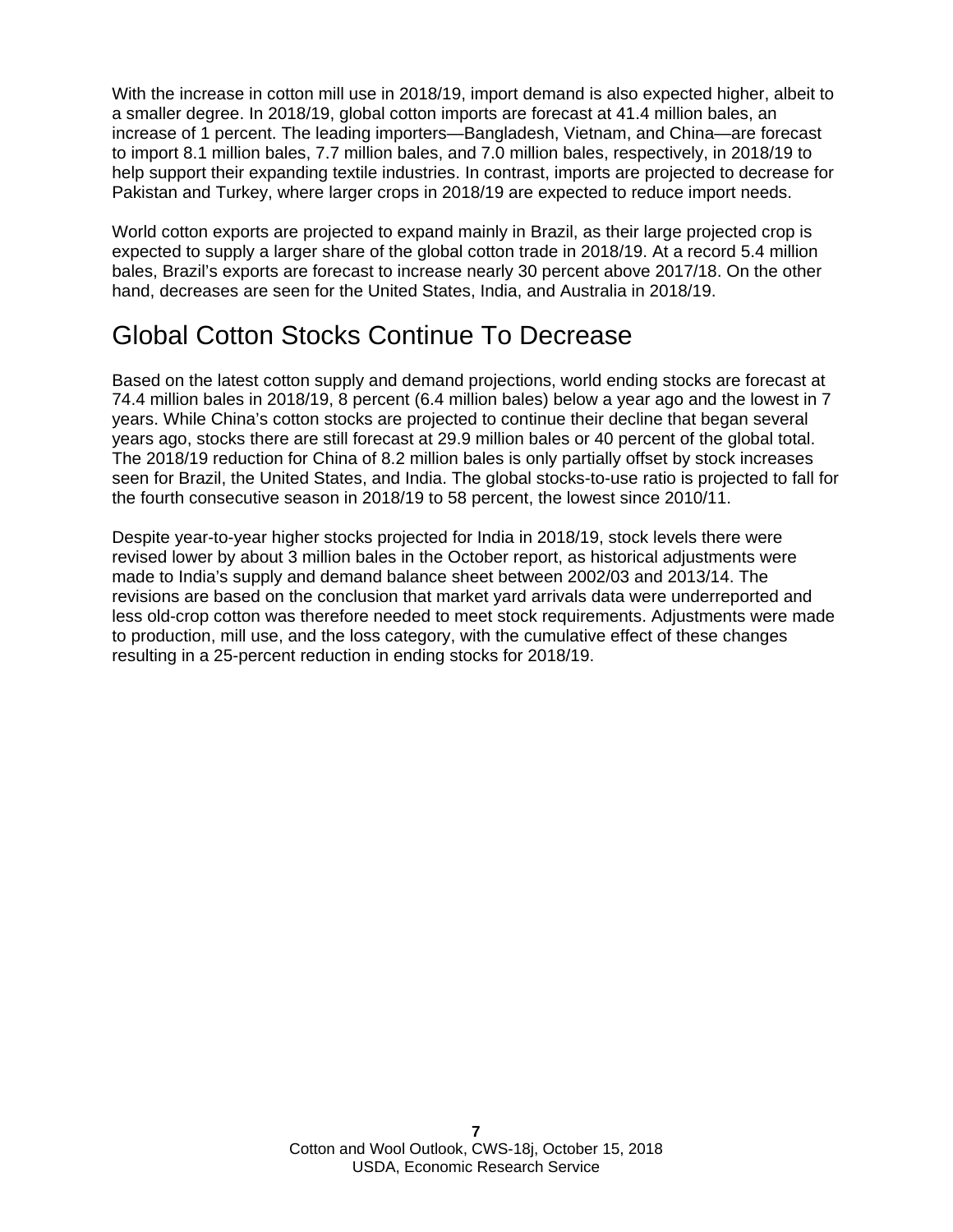|                            |             |        | 2018/19              |        |  |
|----------------------------|-------------|--------|----------------------|--------|--|
| Item                       | 2017/18     | Aug.   | Sep.                 | Oct.   |  |
|                            |             |        | Million acres        |        |  |
| Upland:                    |             |        |                      |        |  |
| Planted                    | 12.360      | 13.275 | 13.794               | 13.794 |  |
| Harvested                  | 10.850      | 9.899  | 10.309               | 10.280 |  |
|                            |             |        | Pounds               |        |  |
| Yield/harvested acre       |             |        | 881                  |        |  |
|                            | 895         | 895    |                      | 887    |  |
|                            |             |        | <b>Million bales</b> |        |  |
| Beginning stocks           | 2.686       | 4.299  | 4.197                | 4.197  |  |
| Production                 | 20.223      | 18.456 | 18.911               | 18.992 |  |
| Total supply <sup>1</sup>  | 22.910      | 22.760 | 23.113               | 23.194 |  |
| Mill use                   | 3.198       | 3.370  | 3.370                | 3.370  |  |
| Exports                    | 15.211      | 14.850 | 15.050               | 14.850 |  |
| Total use                  | 18.409      | 18.220 | 18.420               | 18.220 |  |
| Ending stocks <sup>2</sup> | 4.197       | 4.400  | 4.506                | 4.806  |  |
|                            |             |        | Percent              |        |  |
| Stocks-to-use ratio        | 22.8        | 24.1   | 24.5                 | 26.4   |  |
|                            | 1,000 acres |        |                      |        |  |
| Extra-long staple:         |             |        |                      |        |  |
| Planted                    | 252.5       | 243.0  | 248.0                | 248.0  |  |
| Harvested                  | 250.4       | 240.4  | 245.4                | 245.4  |  |
|                            |             |        | Pounds               |        |  |
|                            |             |        |                      |        |  |
| Yield/harvested acre       | 1,341       | 1,555  | 1,508                | 1,508  |  |
|                            |             |        | 1,000 bales          |        |  |
| Beginning stocks           | 64          | 101    | 103                  | 103    |  |
| Production                 | 700         | 779    | 771                  | 771    |  |
| Total supply <sup>1</sup>  | 766         | 880    | 874                  | 874    |  |
| Mill use                   | 27          | 30     | 30                   | 30     |  |
| Exports                    | 636         | 650    | 650                  | 650    |  |
| Total use                  | 663         | 680    | 680                  | 680    |  |
| Ending stocks <sup>2</sup> | 103         | 200    | 194                  | 194    |  |
|                            |             |        | Percent              |        |  |
| Stocks-to-use ratio        | 15.5        | 29.4   | 28.5                 | 28.5   |  |
|                            |             |        |                      |        |  |

#### Table 1—U.S. cotton supply and use estimates

Note: 1 bale = 480 pounds.

<sup>1</sup>Includes imports. <sup>2</sup>Includes unaccounted.

Source: USDA, World Agricultural Outlook Board.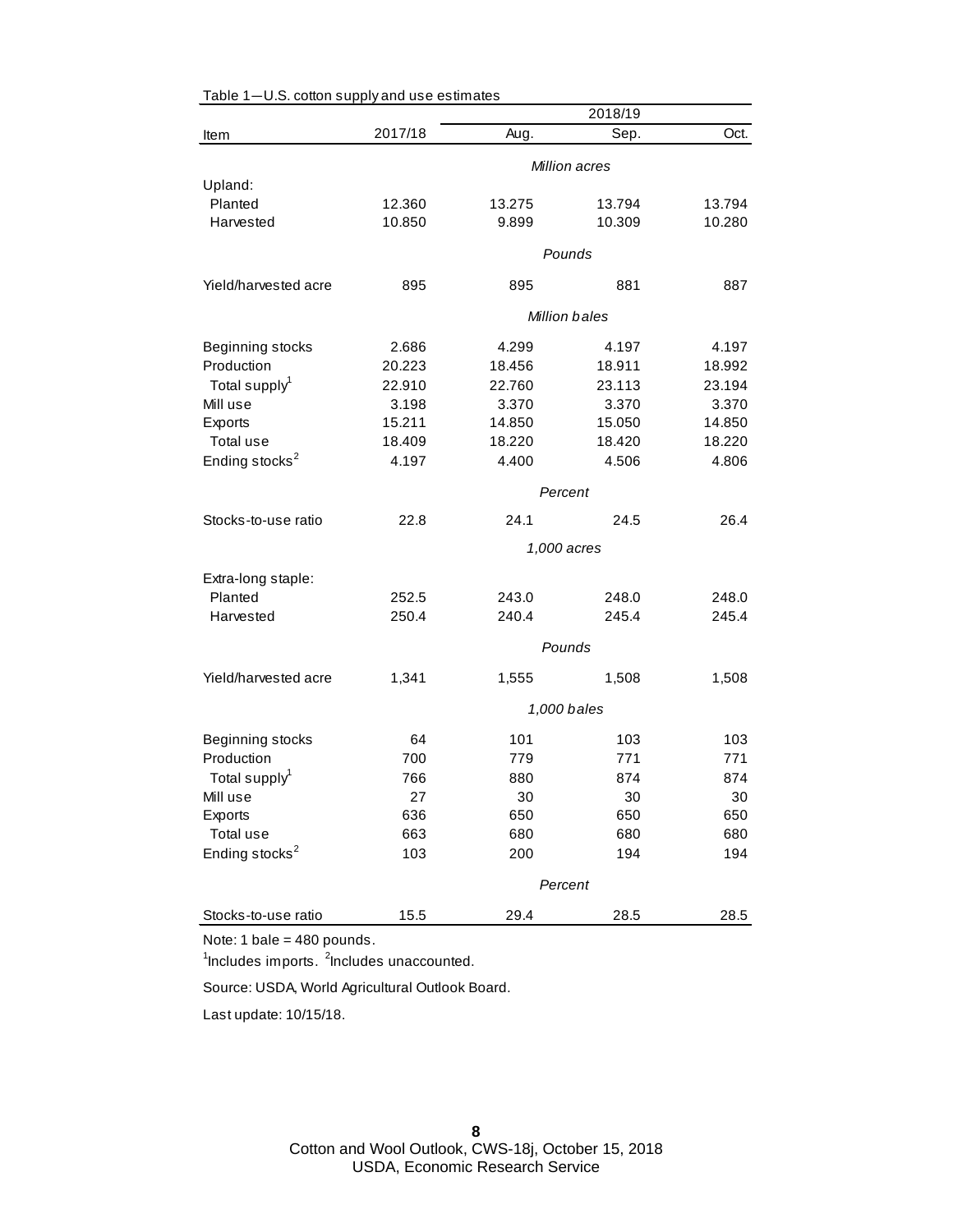|                      |               |         | 2018/19 |        |
|----------------------|---------------|---------|---------|--------|
| Item                 | 2017/18       | Aug.    | Sep.    | Oct.   |
|                      | Million bales |         |         |        |
| Supply:              |               |         |         |        |
| Beginning stocks--   |               |         |         |        |
| World                | 80.85         | 84.51   | 83.79   | 80.89  |
| Foreign              | 78.10         | 80.11   | 79.49   | 76.59  |
| Production--         |               |         |         |        |
| World                | 123.53        | 120.53  | 121.97  | 121.66 |
| Foreign              | 102.61        | 101.29  | 102.29  | 101.89 |
| Imports--            |               |         |         |        |
| World                | 41.00         | 41.80   | 41.79   | 41.44  |
| Foreign              | 41.00         | 41.79   | 41.79   | 41.43  |
| Use:                 |               |         |         |        |
| Mill use--           |               |         |         |        |
| World                | 123.27        | 127.62  | 127.94  | 127.76 |
| Foreign              | 120.05        | 124.22  | 124.54  | 124.36 |
| Exports--            |               |         |         |        |
| World                | 40.74         | 41.82   | 41.80   | 41.45  |
| Foreign              | 24.90         | 26.32   | 26.10   | 25.95  |
| Ending stocks--      |               |         |         |        |
| World                | 80.89         | 77.10   | 77.46   | 74.45  |
| Foreign              | 76.59         | 72.50   | 72.76   | 69.45  |
|                      |               | Percent |         |        |
| Stocks-to-use ratio: |               |         |         |        |
| World                | 65.6          | 60.4    | 60.5    | 58.3   |
| Foreign              | 63.8          | 58.4    | 58.4    | 55.8   |

| Table 2-World cotton supply and use estimates |  |  |
|-----------------------------------------------|--|--|
|-----------------------------------------------|--|--|

Note: 1 bale = 480 pounds.

Source: USDA, World Agricultural Outlook Board.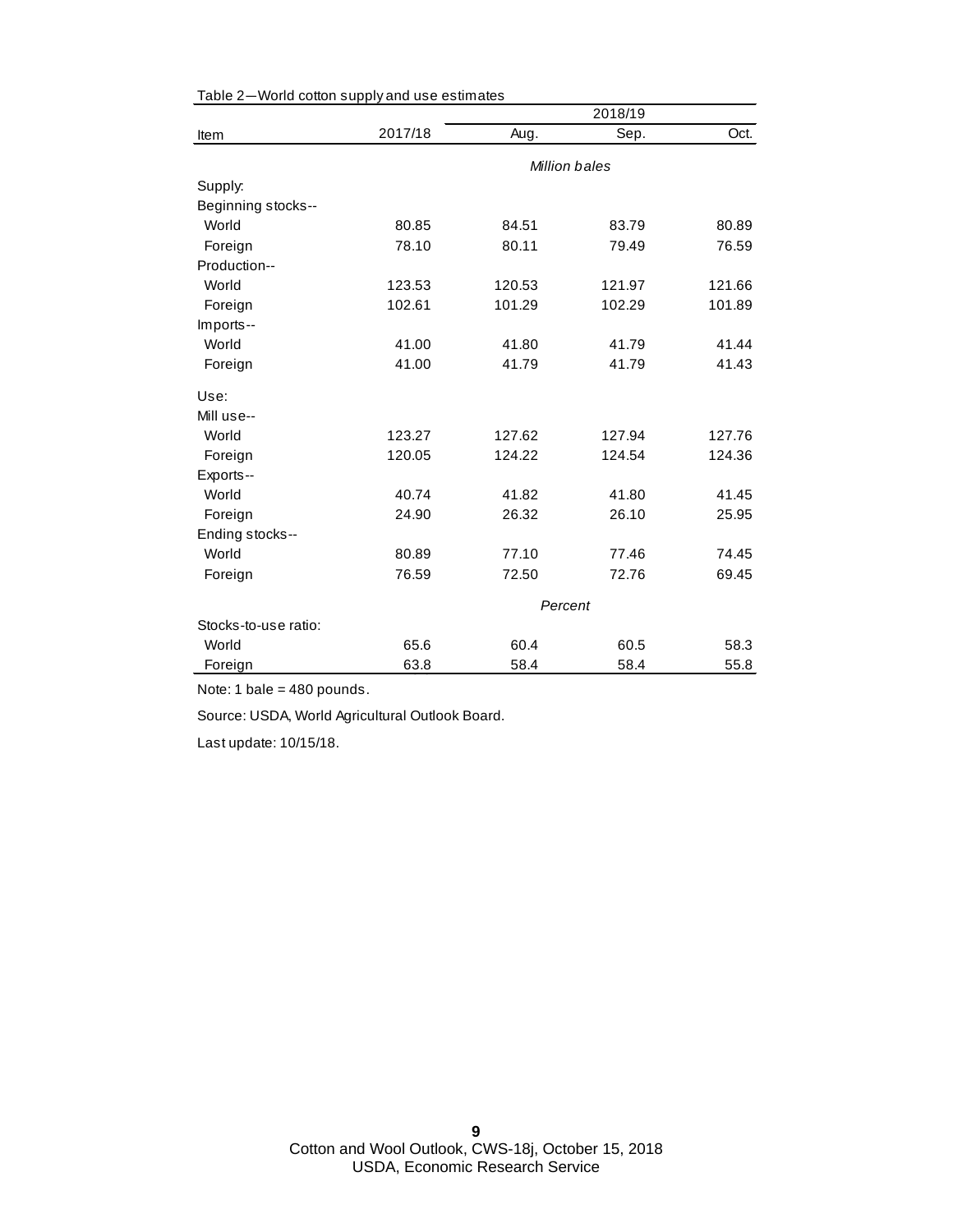| Table 3-U.S. fiber supply |         |              |         |         |
|---------------------------|---------|--------------|---------|---------|
|                           | June    | July         | Aug.    | Aug.    |
| Item                      | 2018    | 2018         | 2018    | 2017    |
|                           |         | 1,000 bales  |         |         |
| Cotton:                   |         |              |         |         |
| Stocks, beginning         | 8,116   | 6,127        | 4,300   | 2,750   |
| Ginnings                  | 0       | 0            | 500     | 585     |
| Imports since August 1    | 3.4     | 3.4          | 0.6     | 1.0     |
|                           |         | 1,000 pounds |         |         |
| Wool and mohair:          |         |              |         |         |
| Raw wool imports, clean   | 383.4   | 629.0        | 591.4   | 627.6   |
| 48s-and-finer             | 270.6   | 342.8        | 328.0   | 525.5   |
| Not-finer-than-46s        | 112.8   | 286.2        | 263.4   | 102.1   |
| Total since January 1     | 2,471.0 | 3,100.0      | 3,691.4 | 4,382.5 |
| Wool top imports          | 337.6   | 172.2        | 161.9   | 206.2   |
| Total since January 1     | 885.0   | 1,057.2      | 1,219.1 | 1,743.3 |
| Mohair imports, clean     | 0.0     | 0.0          | 0.0     | 0.0     |
| Total since January 1     | 0.0     | 0.0          | 0.0     | 0.0     |

Note: 1 bale = 480 pounds.

Sources: USDA, National Agricultural Statistics Service; U.S. Department of Commerce, U.S. Census Bureau.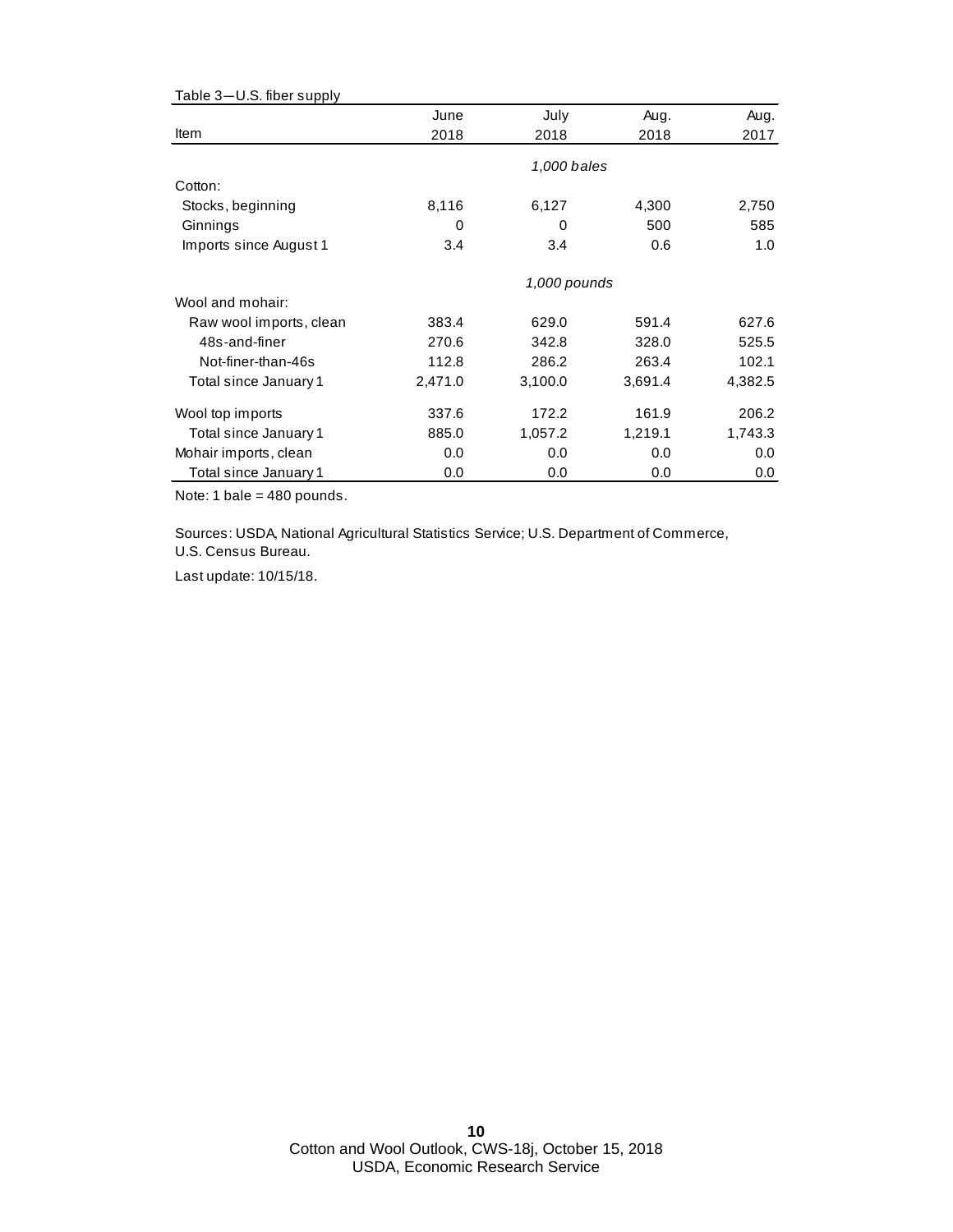|                                       | June         | July        | Aug.    | Aug.    |  |  |
|---------------------------------------|--------------|-------------|---------|---------|--|--|
| Item                                  | 2018         | 2018        | 2018    | 2017    |  |  |
|                                       |              |             |         |         |  |  |
|                                       |              | 1,000 bales |         |         |  |  |
| Cotton:                               |              |             |         |         |  |  |
| All consumed by mills <sup>1</sup>    | 267          | 256         | 266     | 285     |  |  |
| Total since August 1                  | 2,970        | 3,225       | 266     | 285     |  |  |
| Daily rate                            | 12.7         | 11.6        | 11.6    | 12.4    |  |  |
| Upland consumed by mills <sup>1</sup> | 265          | 253         | 264     | 282     |  |  |
| Total since August 1                  | 2,945        | 3,198       | 264     | 282     |  |  |
| Daily rate                            | 12.6         | 11.5        | 11.5    | 12.3    |  |  |
| Upland exports                        | 1,674        | 1,213       | 834     | 883     |  |  |
| Total since August 1                  | 14,004       | 15,218      | 834     | 883     |  |  |
| Sales for next season                 | 1,090        | 2,625       | 1,414   | 673     |  |  |
| Total since August 1                  | 5,823        | 8,448       | 1,414   | 673     |  |  |
| Extra-long staple exports             | 48.3         | 54.9        | 32.3    | 16.2    |  |  |
| Total since August 1                  | 580.9        | 635.9       | 32.3    | 16.2    |  |  |
| Sales for next season                 | 106.0        | 55.2        | 25.9    | 0.0     |  |  |
| Total since August 1                  | 174.9        | 230.2       | 25.9    | 0.0     |  |  |
|                                       | 1,000 pounds |             |         |         |  |  |
| Wool and mohair:                      |              |             |         |         |  |  |
| Raw wool exports, clean               | 1,511.6      | 2,567.0     | 1,201.2 | 1,192.6 |  |  |
| Total since January 1                 | 5,627.1      | 8,194.1     | 9,395.3 | 8,028.4 |  |  |
| Wool top exports                      | 116.0        | 149.9       | 128.3   | 132.4   |  |  |
| Total since January 1                 | 749.7        | 899.7       | 1,028.0 | 986.8   |  |  |
| Mohair exports, clean                 | 54.2         | 0.0         | 1.7     | 0.2     |  |  |
| Total since January 1                 | 299.9        | 299.9       | 301.7   | 292.5   |  |  |

Table 4—U.S. fiber demand

Note: 1 bale = 480 pounds.

<sup>1</sup>Estimated by USDA.

and U.S. Department of Commerce, U.S. Census Bureau. Sources: USDA, Farm Service Agency; USDA, Foreign Agricultural Service, *U.S. Export Sales* ;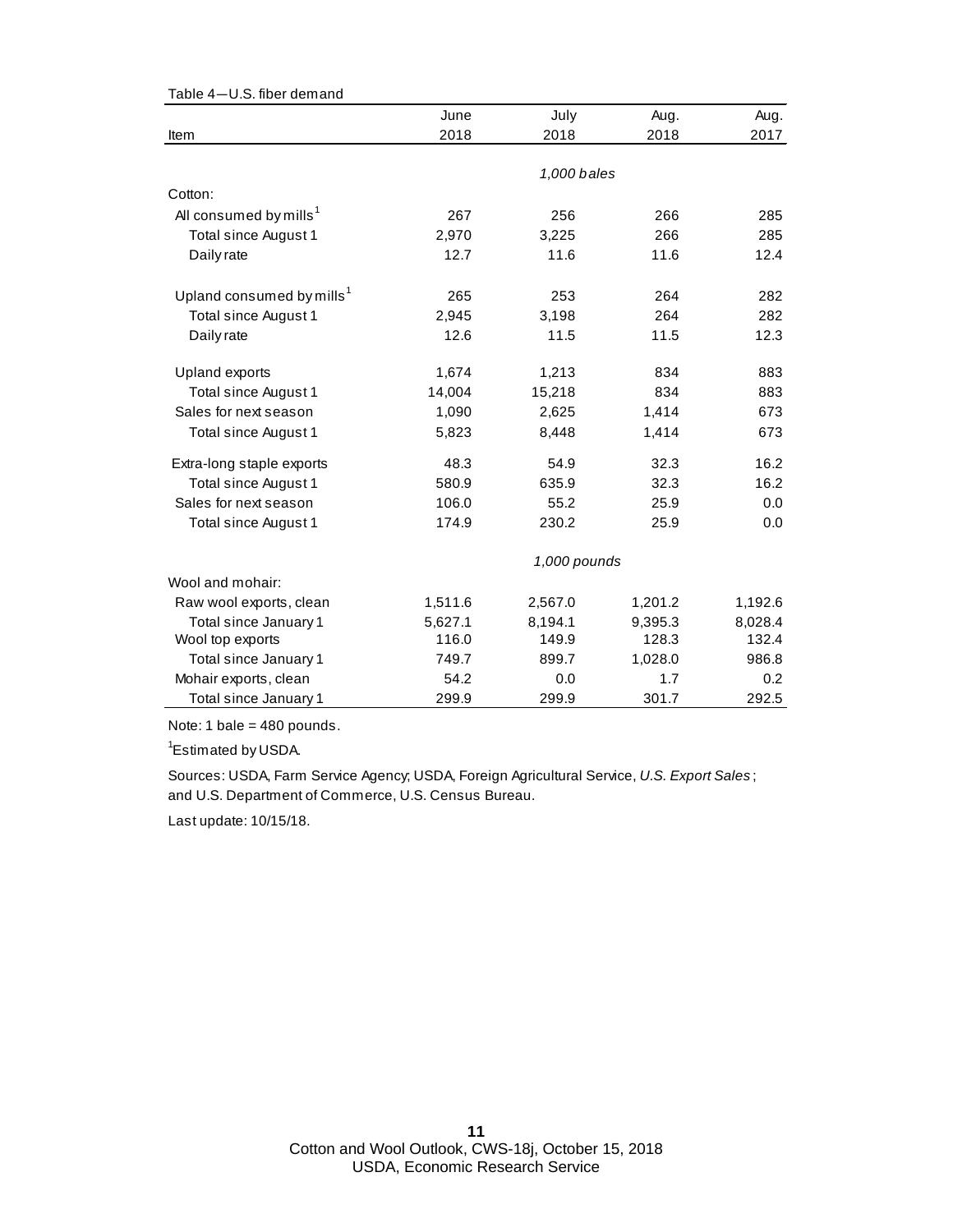|                             | July      | Aug.              | Sep.      | Sep.      |
|-----------------------------|-----------|-------------------|-----------|-----------|
| Item                        | 2018      | 2018              | 2018      | 2017      |
|                             |           |                   |           |           |
|                             |           | Cents per pound   |           |           |
| Domestic cotton prices:     |           |                   |           |           |
| Adjusted world price        | 77.24     | 76.65             | 72.27     | 62.22     |
| Upland spot 41-34           | 83.95     | 80.75             | 76.72     | 69.12     |
| Pima spot 02-46             | 139.25    | 139.25            | 139.25    | 146.00    |
| Average price received by   |           |                   |           |           |
| upland producers            | 74.10     | 69.70             | <b>NA</b> | 63.80     |
| Far Eastern cotton quotes:  |           |                   |           |           |
| A Index                     | 95.80     | 94.20             | 89.99     | 80.43     |
| Memphis/Eastern             | 98.56     | 95.95             | 91.88     | 82.38     |
| Memphis/Orleans/Texas       | 96.56     | 94.95             | 90.88     | 81.13     |
| California/Arizona          | 98.56     | NQ                | <b>NQ</b> | 82.08     |
|                             |           | Dollars per pound |           |           |
| Wool prices (clean):        |           |                   |           |           |
| <b>U.S. 58s</b>             | <b>NQ</b> | <b>NQ</b>         | <b>NQ</b> | <b>NQ</b> |
| Australian 58s <sup>1</sup> | 6.27      | 6.04              | 5.81      | 4.50      |
| <b>U.S. 60s</b>             | <b>NQ</b> | 4.92              | <b>NQ</b> | 3.60      |
| Australian 60s <sup>1</sup> | <b>NQ</b> | 7.08              | 6.85      | 4.82      |
| U.S. 64s                    | <b>NQ</b> | NQ.               | NQ.       | 4.55      |
| Australian 64s <sup>1</sup> | 7.67      | 7.70              | 7.47      | 5.77      |

Table 5—U.S. and world fiber prices

NA = Not available. NQ = No quote.

<sup>1</sup>In bond, Charleston, SC.

Sources: USDA, *Cotton Price Statistics;* Cotlook Ltd., *Cotton Outlook;* and trade reports.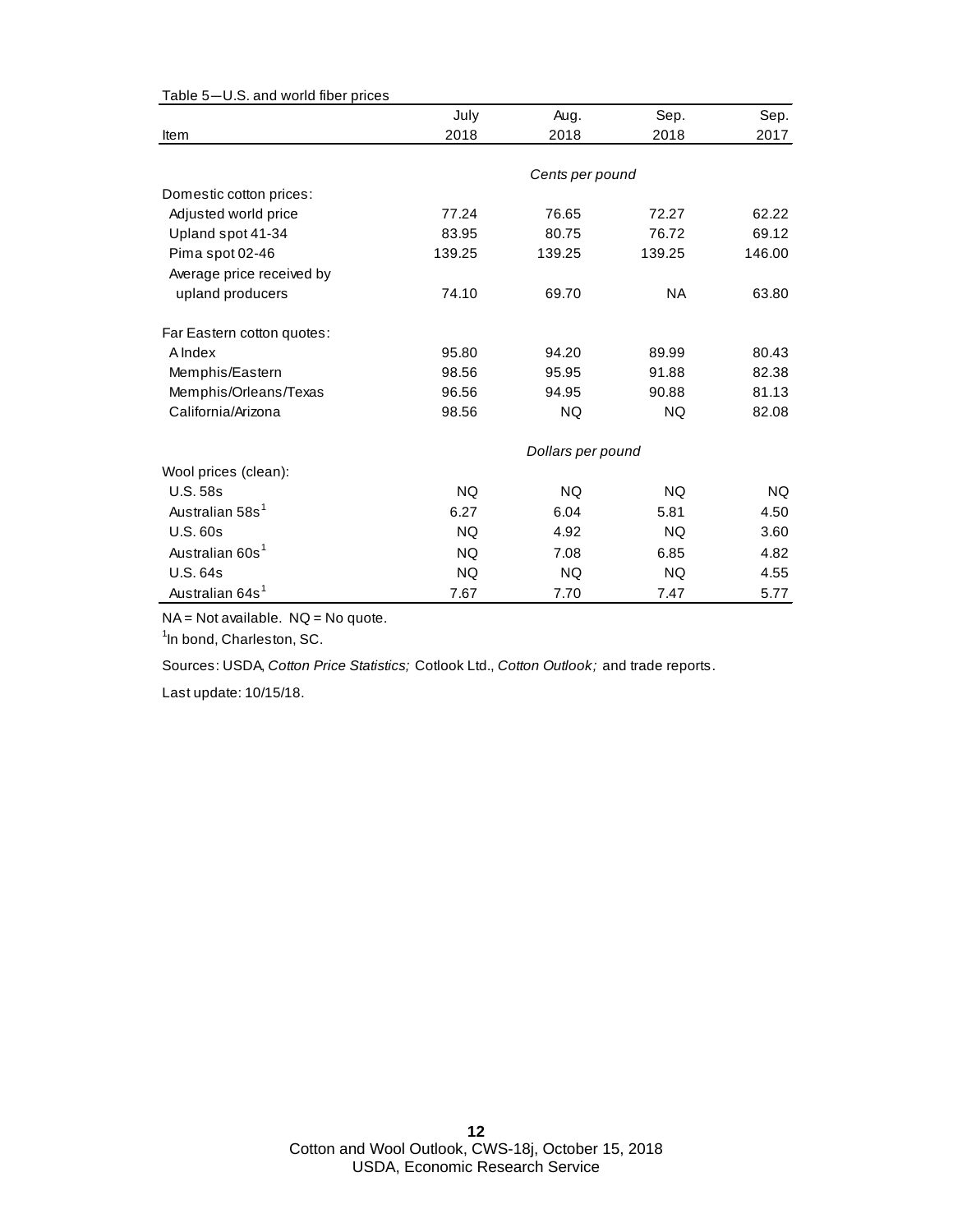|                             | June      | July         | Aug.      | Aug.      |
|-----------------------------|-----------|--------------|-----------|-----------|
| Item                        | 2018      | 2018         | 2018      | 2017      |
|                             |           | 1,000 pounds |           |           |
| Yarn, thread, and fabric:   | 311,078   | 312,342      | 300,929   | 263,583   |
| Cotton                      | 68,413    | 69,373       | 65,668    | 57,181    |
| Linen                       | 21,489    | 23,271       | 19,673    | 16,186    |
| Wool                        | 4,621     | 4,855        | 4,937     | 4,062     |
| Silk                        | 686       | 582          | 671       | 695       |
| Synthetic                   | 215,870   | 214,262      | 209,980   | 185,460   |
| Apparel:                    | 1,002,187 | 1,195,441    | 1,266,651 | 1,212,238 |
| Cotton                      | 524,753   | 599,474      | 610,405   | 586,933   |
| Linen                       | 6,863     | 7,356        | 7,293     | 7,645     |
| Wool                        | 22,325    | 32,674       | 40,955    | 39,944    |
| Silk                        | 7,785     | 8,183        | 9,315     | 8,135     |
| Synthetic                   | 440,461   | 547,754      | 598,683   | 569,581   |
| Home furnishings:           | 284,709   | 313,861      | 338,173   | 329,943   |
| Cotton                      | 146,829   | 152,281      | 166,403   | 152,274   |
| Linen                       | 1,684     | 1,617        | 1,712     | 1,570     |
| Wool                        | 290       | 455          | 425       | 466       |
| Silk                        | 200       | 195          | 183       | 252       |
| Synthetic                   | 135,706   | 159,313      | 169,451   | 175,383   |
| Floor coverings:            | 104,278   | 105,728      | 108,866   | 97,888    |
| Cotton                      | 11,281    | 11,825       | 12,985    | 10,756    |
| Linen                       | 31,201    | 29,540       | 32,297    | 28,131    |
| Wool                        | 10,706    | 13,579       | 11,523    | 10,967    |
| Silk                        | 2,859     | 2,993        | 3,262     | 2,796     |
| Synthetic                   | 48,231    | 47,793       | 48,800    | 45,238    |
| Total imports: <sup>1</sup> | 1,717,048 | 1,945,974    | 2,037,121 | 1,926,597 |
| Cotton                      | 755,043   | 836,459      | 859,165   | 811,206   |
| Linen                       | 62,400    | 63,004       | 62,136    | 54,721    |
| Wool                        | 38,210    | 51,986       | 58,394    | 55,964    |
| Silk                        | 11,529    | 11,966       | 13,433    | 11,879    |
| Synthetic                   | 849,867   | 982,558      | 1,043,993 | 992,827   |

Table 6—U.S. textile imports, by fiber

Note: Raw-fiber-equivalent pounds.

<sup>1</sup>Includes headgear.

U.S. Census Bureau. Sources: USDA, Economic Research Service and U.S. Department of Commerce,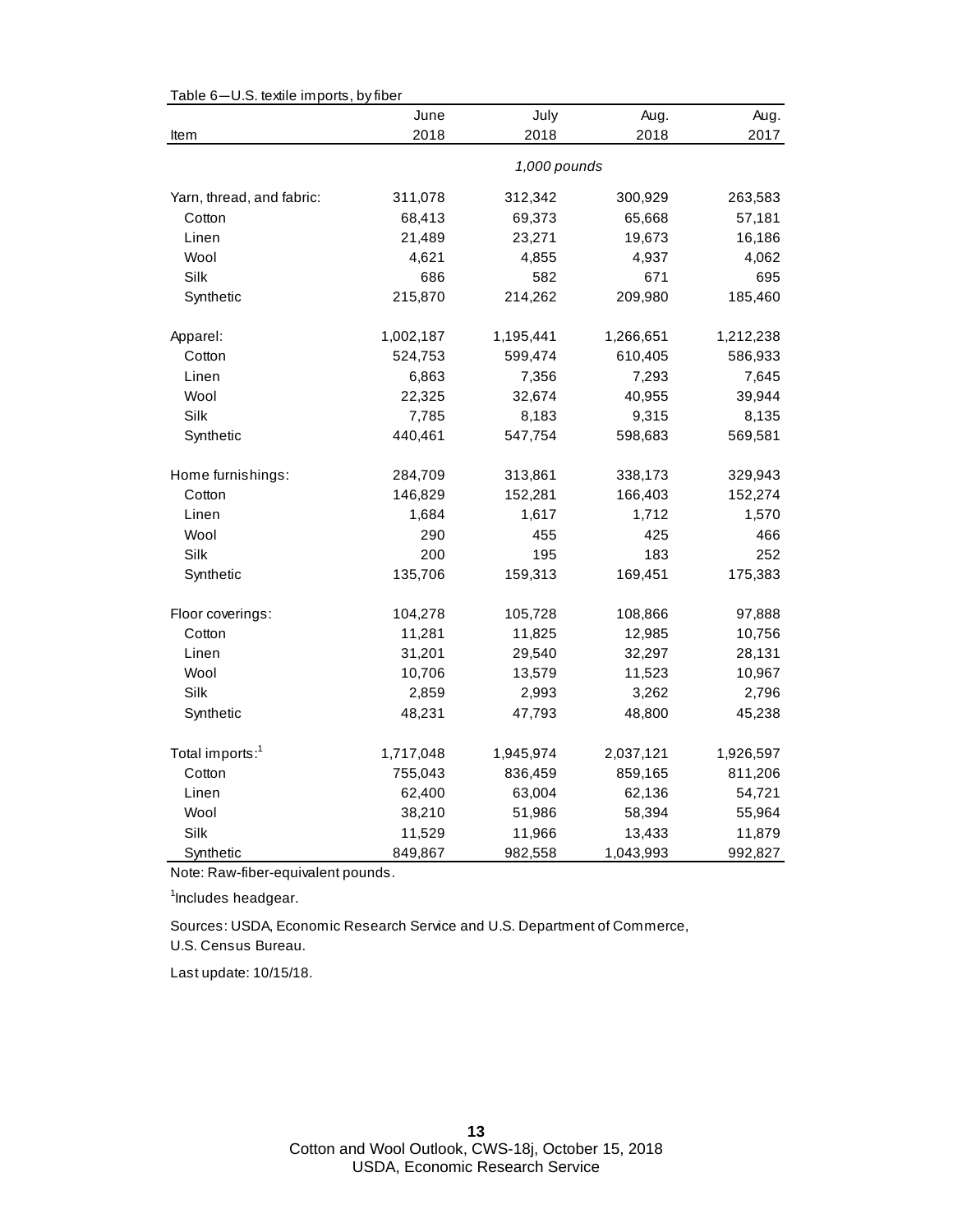|                             | June    | July         | Aug.    | Aug.    |
|-----------------------------|---------|--------------|---------|---------|
| Item                        | 2018    | 2018         | 2018    | 2017    |
|                             |         | 1,000 pounds |         |         |
| Yarn, thread, and fabric:   | 242,902 | 232,931      | 247,630 | 249,536 |
| Cotton                      | 123,809 | 120,343      | 126,360 | 133,173 |
| Linen                       | 7,077   | 6,279        | 6,918   | 6,165   |
| Wool                        | 2,310   | 2,454        | 2,876   | 2,425   |
| Silk                        | 1,145   | 1,016        | 1,037   | 1,081   |
| Synthetic                   | 108,561 | 102,839      | 110,440 | 106,692 |
| Apparel:                    | 29,155  | 25,516       | 27,570  | 27,918  |
| Cotton                      | 11,195  | 10,073       | 10,750  | 12,009  |
| Linen                       | 417     | 439          | 458     | 362     |
| Wool                        | 3,079   | 2,331        | 2,719   | 2,888   |
| Silk                        | 2,129   | 1,466        | 1,747   | 1,581   |
| Synthetic                   | 12,336  | 11,208       | 11,896  | 11,078  |
| Home furnishings:           | 3,822   | 4,370        | 4,670   | 5,132   |
| Cotton                      | 1,795   | 2,212        | 2,410   | 2,486   |
| Linen                       | 135     | 125          | 136     | 184     |
| Wool                        | 59      | 69           | 69      | 88      |
| Silk                        | 70      | 51           | 54      | 118     |
| Synthetic                   | 1,765   | 1,914        | 2,001   | 2,256   |
| Floor coverings:            | 23,586  | 23,987       | 27,497  | 28,906  |
| Cotton                      | 1,878   | 1,936        | 2,361   | 2,343   |
| Linen                       | 956     | 1,065        | 1,267   | 1,296   |
| Wool                        | 1,384   | 1,279        | 1,574   | 1,769   |
| Silk                        | 42      | 64           | 49      | 58      |
| Synthetic                   | 19,327  | 19,643       | 22,246  | 23,439  |
| Total exports: <sup>1</sup> | 299,781 | 287,139      | 307,667 | 311,808 |
| Cotton                      | 138,791 | 134,688      | 141,999 | 150,117 |
| Linen                       | 8,597   | 7,920        | 8,790   | 8,018   |
| Wool                        | 6,844   | 6,144        | 7,248   | 7,185   |
| Silk                        | 3,386   | 2,597        | 2,886   | 2,838   |
| Synthetic                   | 142,163 | 135,790      | 146,744 | 143,650 |

Table 7—U.S. textile exports, by fiber

Note: Raw-fiber-equivalent pounds.

<sup>1</sup>Includes headgear.

U.S. Census Bureau. Sources: USDA, Economic Research Service and U.S. Department of Commerce,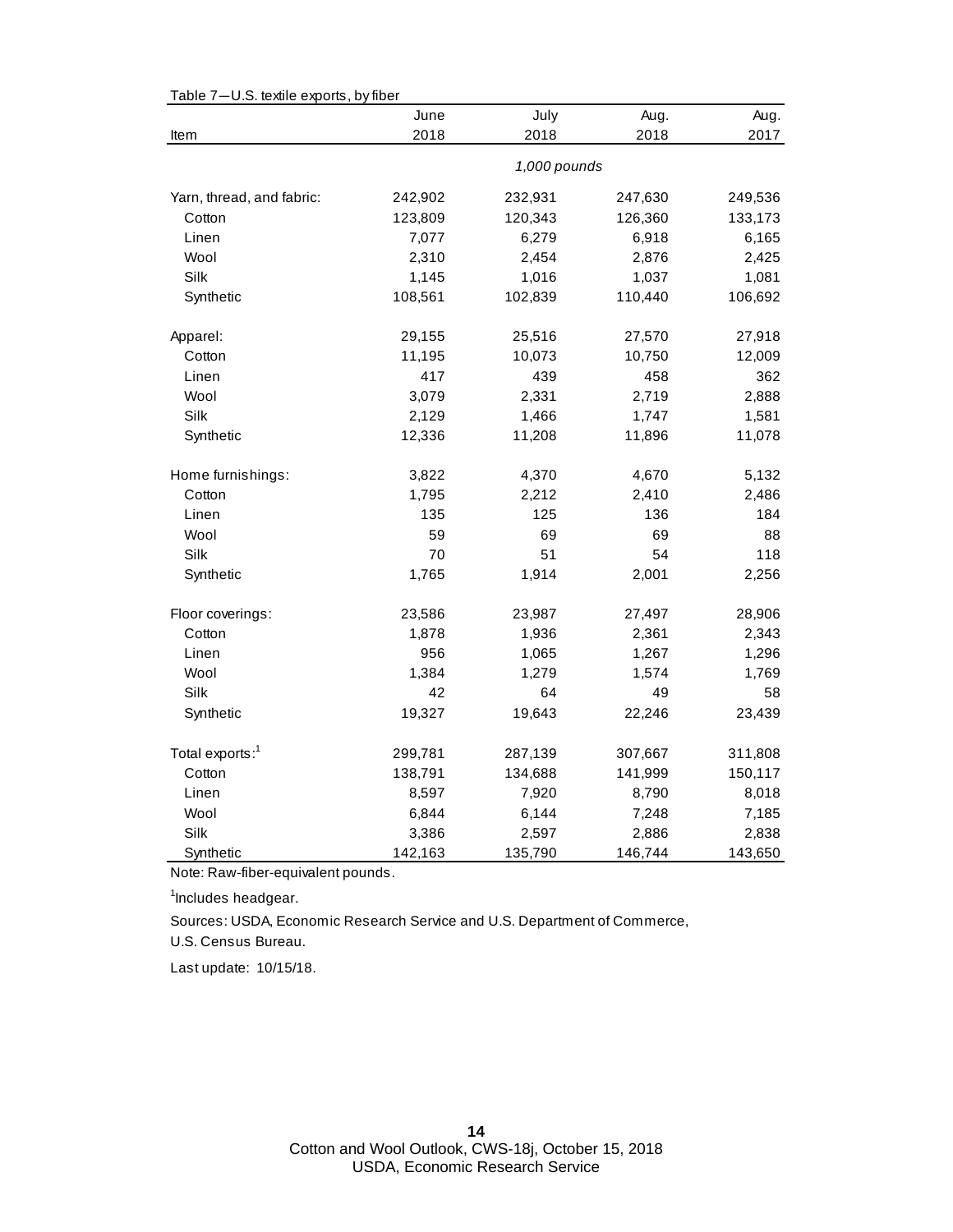| Table 8-U.S. cotton textile imports, by origin |              |         |         |         |
|------------------------------------------------|--------------|---------|---------|---------|
|                                                | June         | July    | Aug.    | Aug.    |
| Region/country                                 | 2018         | 2018    | 2018    | 2017    |
|                                                | 1,000 pounds |         |         |         |
| North America                                  | 135,736      | 135,626 | 150,041 | 138,843 |
| Canada                                         | 3,022        | 2,875   | 3,007   | 2,684   |
| Dominican Republic                             | 9,610        | 9,603   | 8,779   | 7,603   |
| El Salvador                                    | 14,882       | 15,683  | 15,543  | 18,051  |
| Guatemala                                      | 7,321        | 8,581   | 10,731  | 9,005   |
| Haiti                                          | 12,851       | 11,557  | 11,745  | 9,513   |
| Honduras                                       | 29,142       | 28,426  | 32,479  | 30,686  |
| Mexico                                         | 41,987       | 39,810  | 43,478  | 41,144  |
| Nicaragua                                      | 16,834       | 19,038  | 24,225  | 20,078  |
| South America                                  | 3,383        | 5,548   | 5,089   | 4,265   |
| Colombia                                       | 1,627        | 2,578   | 2,246   | 1,826   |
| Peru                                           | 1,635        | 2,682   | 2,512   | 2,075   |
| Europe                                         | 14,551       | 18,183  | 23,222  | 23,348  |
| Germany                                        | 1,097        | 1,197   | 1,289   | 1,136   |
| Italy                                          | 1,633        | 1,763   | 1,588   | 1,488   |
| Portugal                                       | 1,404        | 3,188   | 3,889   | 3,957   |
| Turkey                                         | 7,695        | 9,113   | 13,551  | 13,847  |
| Asia                                           | 587,228      | 660,701 | 661,129 | 627,485 |
| <b>Bahrain</b>                                 | 1,004        | 1,302   | 1,360   | 1,031   |
| Bangladesh                                     | 64,771       | 65,616  | 57,609  | 57,303  |
| Cambodia                                       | 13,573       | 21,963  | 20,273  | 17,845  |
| China                                          | 260,272      | 294,885 | 290,764 | 291,088 |
| Hong Kong                                      | 1,090        | 1,088   | 821     | 832     |
| India                                          | 75,408       | 87,541  | 91,869  | 79,650  |
| Indonesia                                      | 20,261       | 22,942  | 26,124  | 23,793  |
| <b>Israel</b>                                  | 490          | 519     | 501     | 528     |
| Japan                                          | 1,308        | 1,195   | 1,282   | 1,343   |
| Jordan                                         | 3,920        | 3,784   | 4,698   | 4,499   |
| Malaysia                                       | 2,458        | 3,165   | 3,213   | 3,078   |
| Pakistan                                       | 59,383       | 59,240  | 68,731  | 54,976  |
| Philippines                                    | 3,109        | 3,289   | 3,188   | 3,546   |
| South Korea                                    | 5,571        | 5,839   | 4,774   | 5,577   |
| Sri Lanka                                      | 6,434        | 7,678   | 7,434   | 8,509   |
| Taiwan                                         | 1,785        | 1,640   | 1,567   | 1,782   |
| Thailand                                       | 4,574        | 5,464   | 5,651   | 4,256   |
| Vietnam                                        | 60,893       | 72,138  | 69,616  | 65,878  |
| Oceania                                        | 87           | 91      | 54      | 42      |
| Africa                                         | 14,057       | 16,310  | 19,629  | 17,222  |
| Egypt                                          | 6,722        | 6,326   | 7,856   | 8,413   |
| Kenya                                          | 1,575        | 3,478   | 2,694   | 2,334   |
| Lesotho                                        | 3,097        | 1,784   | 3,659   | 2,721   |
| Madagascar                                     | 986          | 1,714   | 1,960   | 1,453   |
| Mauritius                                      | 425          | 1,218   | 1,133   | 860     |
| World <sup>1</sup>                             | 755,043      | 836,459 | 859,165 | 811,206 |

Table 8—U.S. cotton textile imports, by origin

Note: Raw-fiber-equivalent pounds.

<sup>1</sup>Regional totals may not sum to world totals due to rounding.

Sources: USDA, Economic Research Service and U.S. Department of Commerce,

U.S. Census Bureau.

Last update: 10/15/18.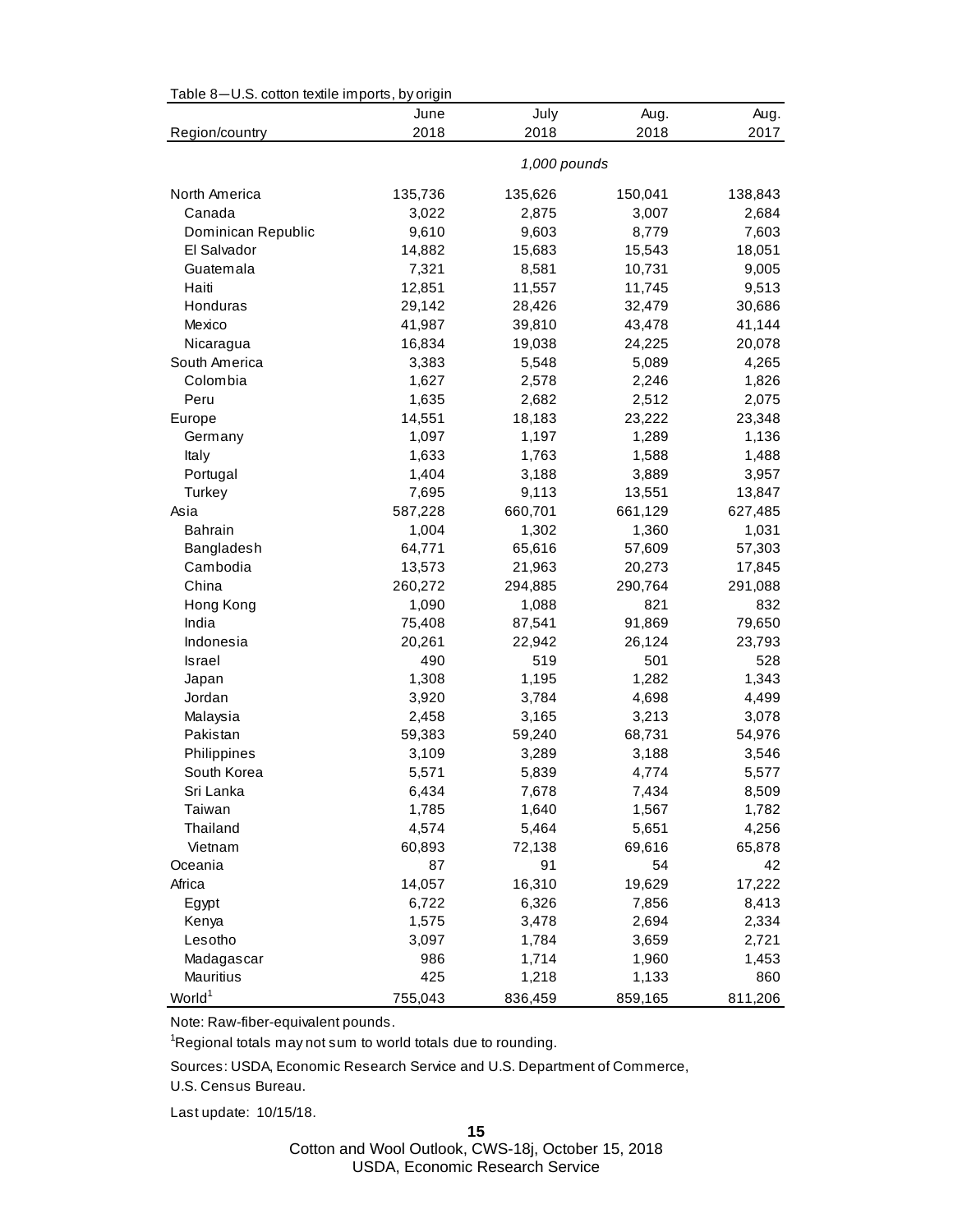| July<br>June<br>Aug.<br>Aug.<br>2018<br>2018<br>2018<br>2017<br>Region/country<br>1,000 pounds<br>North America<br>118,011<br>122,395<br>114,193<br>126,368<br>148<br>115<br>408<br>213<br><b>Bahamas</b><br>7,615<br>8,834<br>10,821<br>Canada<br>8,016<br>Costa Rica<br>201<br>197<br>173<br>167<br>21,337<br>20,042<br>16,662<br>Dominican Republic<br>18,289<br>El Salvador<br>8,201<br>7,521<br>8,237<br>10,595<br>Guatemala<br>2,405<br>2,508<br>2,212<br>1,927<br>429<br>648<br>804<br>Haiti<br>1,013<br>50,596<br>55,888<br>Honduras<br>51,543<br>58,309<br>Mexico<br>21,519<br>21,312<br>24,701<br>21,596<br>Nicaragua<br>3,058<br>3,245<br>3,802<br>3,055<br>Panama<br>196<br>287<br>313<br>153<br>South America<br>6,042<br>4,553<br>4,901<br>5,101<br>440<br>479<br>418<br>Brazil<br>246<br>Chile<br>195<br>242<br>254<br>156<br>Colombia<br>2,361<br>3,407<br>3,378<br>2,878<br>1,641<br>1,214<br>691<br>Peru<br>1,305<br>Europe<br>2,509<br>2,594<br>2,725<br>2,726<br>155<br>260<br>351<br>187<br>Belgium<br>89<br>86<br>91<br>96<br>France |
|------------------------------------------------------------------------------------------------------------------------------------------------------------------------------------------------------------------------------------------------------------------------------------------------------------------------------------------------------------------------------------------------------------------------------------------------------------------------------------------------------------------------------------------------------------------------------------------------------------------------------------------------------------------------------------------------------------------------------------------------------------------------------------------------------------------------------------------------------------------------------------------------------------------------------------------------------------------------------------------------------------------------------------------------------------|
|                                                                                                                                                                                                                                                                                                                                                                                                                                                                                                                                                                                                                                                                                                                                                                                                                                                                                                                                                                                                                                                            |
|                                                                                                                                                                                                                                                                                                                                                                                                                                                                                                                                                                                                                                                                                                                                                                                                                                                                                                                                                                                                                                                            |
|                                                                                                                                                                                                                                                                                                                                                                                                                                                                                                                                                                                                                                                                                                                                                                                                                                                                                                                                                                                                                                                            |
|                                                                                                                                                                                                                                                                                                                                                                                                                                                                                                                                                                                                                                                                                                                                                                                                                                                                                                                                                                                                                                                            |
|                                                                                                                                                                                                                                                                                                                                                                                                                                                                                                                                                                                                                                                                                                                                                                                                                                                                                                                                                                                                                                                            |
|                                                                                                                                                                                                                                                                                                                                                                                                                                                                                                                                                                                                                                                                                                                                                                                                                                                                                                                                                                                                                                                            |
|                                                                                                                                                                                                                                                                                                                                                                                                                                                                                                                                                                                                                                                                                                                                                                                                                                                                                                                                                                                                                                                            |
|                                                                                                                                                                                                                                                                                                                                                                                                                                                                                                                                                                                                                                                                                                                                                                                                                                                                                                                                                                                                                                                            |
|                                                                                                                                                                                                                                                                                                                                                                                                                                                                                                                                                                                                                                                                                                                                                                                                                                                                                                                                                                                                                                                            |
|                                                                                                                                                                                                                                                                                                                                                                                                                                                                                                                                                                                                                                                                                                                                                                                                                                                                                                                                                                                                                                                            |
|                                                                                                                                                                                                                                                                                                                                                                                                                                                                                                                                                                                                                                                                                                                                                                                                                                                                                                                                                                                                                                                            |
|                                                                                                                                                                                                                                                                                                                                                                                                                                                                                                                                                                                                                                                                                                                                                                                                                                                                                                                                                                                                                                                            |
|                                                                                                                                                                                                                                                                                                                                                                                                                                                                                                                                                                                                                                                                                                                                                                                                                                                                                                                                                                                                                                                            |
|                                                                                                                                                                                                                                                                                                                                                                                                                                                                                                                                                                                                                                                                                                                                                                                                                                                                                                                                                                                                                                                            |
|                                                                                                                                                                                                                                                                                                                                                                                                                                                                                                                                                                                                                                                                                                                                                                                                                                                                                                                                                                                                                                                            |
|                                                                                                                                                                                                                                                                                                                                                                                                                                                                                                                                                                                                                                                                                                                                                                                                                                                                                                                                                                                                                                                            |
|                                                                                                                                                                                                                                                                                                                                                                                                                                                                                                                                                                                                                                                                                                                                                                                                                                                                                                                                                                                                                                                            |
|                                                                                                                                                                                                                                                                                                                                                                                                                                                                                                                                                                                                                                                                                                                                                                                                                                                                                                                                                                                                                                                            |
|                                                                                                                                                                                                                                                                                                                                                                                                                                                                                                                                                                                                                                                                                                                                                                                                                                                                                                                                                                                                                                                            |
|                                                                                                                                                                                                                                                                                                                                                                                                                                                                                                                                                                                                                                                                                                                                                                                                                                                                                                                                                                                                                                                            |
|                                                                                                                                                                                                                                                                                                                                                                                                                                                                                                                                                                                                                                                                                                                                                                                                                                                                                                                                                                                                                                                            |
|                                                                                                                                                                                                                                                                                                                                                                                                                                                                                                                                                                                                                                                                                                                                                                                                                                                                                                                                                                                                                                                            |
|                                                                                                                                                                                                                                                                                                                                                                                                                                                                                                                                                                                                                                                                                                                                                                                                                                                                                                                                                                                                                                                            |
| 466<br>341<br>468<br>553<br>Germany                                                                                                                                                                                                                                                                                                                                                                                                                                                                                                                                                                                                                                                                                                                                                                                                                                                                                                                                                                                                                        |
| 150<br>276<br>Italy<br>258<br>241                                                                                                                                                                                                                                                                                                                                                                                                                                                                                                                                                                                                                                                                                                                                                                                                                                                                                                                                                                                                                          |
| Netherlands<br>312<br>373<br>239<br>274                                                                                                                                                                                                                                                                                                                                                                                                                                                                                                                                                                                                                                                                                                                                                                                                                                                                                                                                                                                                                    |
| 125<br>64<br>97<br>97<br>Spain                                                                                                                                                                                                                                                                                                                                                                                                                                                                                                                                                                                                                                                                                                                                                                                                                                                                                                                                                                                                                             |
| 634<br>652<br>743<br>772<br>United Kingdom                                                                                                                                                                                                                                                                                                                                                                                                                                                                                                                                                                                                                                                                                                                                                                                                                                                                                                                                                                                                                 |
| Asia<br>8,968<br>7,904<br>8,290<br>12,315                                                                                                                                                                                                                                                                                                                                                                                                                                                                                                                                                                                                                                                                                                                                                                                                                                                                                                                                                                                                                  |
| 405<br>18<br>3<br>324<br>Bangladesh                                                                                                                                                                                                                                                                                                                                                                                                                                                                                                                                                                                                                                                                                                                                                                                                                                                                                                                                                                                                                        |
| China<br>2,940<br>2,238<br>7,423<br>2,366                                                                                                                                                                                                                                                                                                                                                                                                                                                                                                                                                                                                                                                                                                                                                                                                                                                                                                                                                                                                                  |
| 528<br>398<br>433<br>Hong Kong<br>443                                                                                                                                                                                                                                                                                                                                                                                                                                                                                                                                                                                                                                                                                                                                                                                                                                                                                                                                                                                                                      |
| India<br>303<br>314<br>367<br>403                                                                                                                                                                                                                                                                                                                                                                                                                                                                                                                                                                                                                                                                                                                                                                                                                                                                                                                                                                                                                          |
| 108<br>170<br><b>Israel</b><br>113<br>144                                                                                                                                                                                                                                                                                                                                                                                                                                                                                                                                                                                                                                                                                                                                                                                                                                                                                                                                                                                                                  |
| 926<br>1,266<br>891<br>731<br>Japan                                                                                                                                                                                                                                                                                                                                                                                                                                                                                                                                                                                                                                                                                                                                                                                                                                                                                                                                                                                                                        |
| 193<br>90<br>235<br>194<br>Singapore                                                                                                                                                                                                                                                                                                                                                                                                                                                                                                                                                                                                                                                                                                                                                                                                                                                                                                                                                                                                                       |
| South Korea<br>935<br>636<br>479<br>812                                                                                                                                                                                                                                                                                                                                                                                                                                                                                                                                                                                                                                                                                                                                                                                                                                                                                                                                                                                                                    |
| 190<br>Taiwan<br>250<br>174<br>172                                                                                                                                                                                                                                                                                                                                                                                                                                                                                                                                                                                                                                                                                                                                                                                                                                                                                                                                                                                                                         |
| 344<br>297<br>403<br>United Arab Emirates<br>240                                                                                                                                                                                                                                                                                                                                                                                                                                                                                                                                                                                                                                                                                                                                                                                                                                                                                                                                                                                                           |
| Vietnam<br>1,211<br>1,924<br>1,511<br>1,047                                                                                                                                                                                                                                                                                                                                                                                                                                                                                                                                                                                                                                                                                                                                                                                                                                                                                                                                                                                                                |
| 578<br>540<br>Oceania<br>775<br>499                                                                                                                                                                                                                                                                                                                                                                                                                                                                                                                                                                                                                                                                                                                                                                                                                                                                                                                                                                                                                        |
| 473<br>418<br>600<br>404<br>Australia                                                                                                                                                                                                                                                                                                                                                                                                                                                                                                                                                                                                                                                                                                                                                                                                                                                                                                                                                                                                                      |
| Africa<br>3,361<br>3,842<br>3,298<br>3,108                                                                                                                                                                                                                                                                                                                                                                                                                                                                                                                                                                                                                                                                                                                                                                                                                                                                                                                                                                                                                 |
| Morocco<br>3,244<br>3,416<br>3,134<br>2,802                                                                                                                                                                                                                                                                                                                                                                                                                                                                                                                                                                                                                                                                                                                                                                                                                                                                                                                                                                                                                |
| World <sup>1</sup><br>138,791<br>134,688<br>141,999<br>150,117                                                                                                                                                                                                                                                                                                                                                                                                                                                                                                                                                                                                                                                                                                                                                                                                                                                                                                                                                                                             |

Table 9—U.S. cotton textile exports, by destination

Note: Raw-fiber-equivalent pounds.

<sup>1</sup>Regional totals may not sum to world totals due to rounding.

Sources: USDA, Economic Research Service and U.S. Department of Commerce,

U.S. Census Bureau.

Last update: 10/15/18.